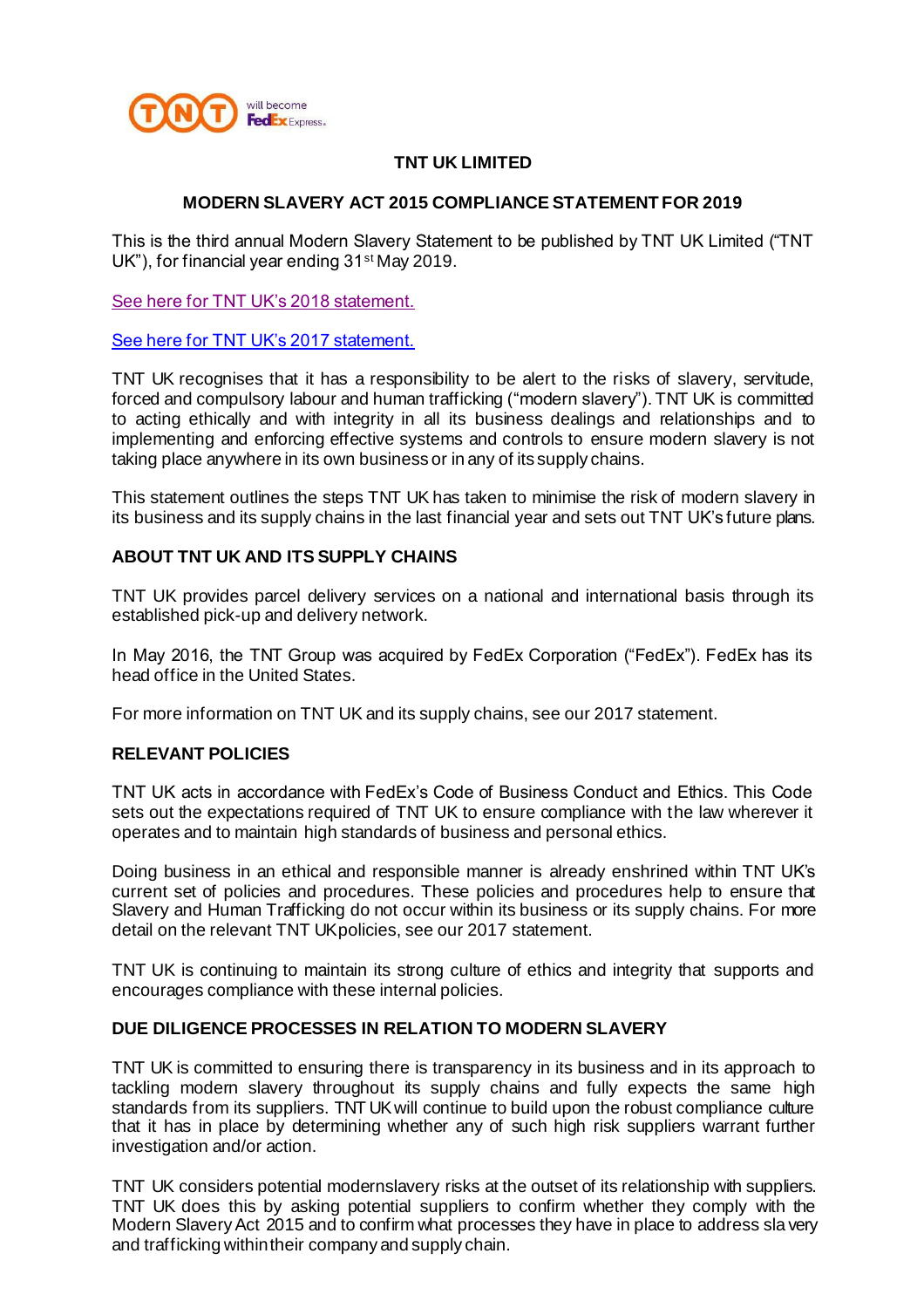### **RISK ASSESSMENT**

TNT UK aims to mitigate risk by maintaining its policy on Modern Slavery and Human Trafficking and maintaining its Alert Line. The Alert Line can be accessed by all TNT UK employees or any other person who wishes to raise a concern. TNT UK encourages its employees or other parties to raise concerns about any issue or suspicion of modern slavery through the Alert Line. All reports received through the Alert Line are acted upon promptly. TNT UK employees are also encouraged to report modern slavery issues or concerns directly and openly to their line-managers or in accordance with TNT UK's Whistleblowing Policy Procedure. TNT UK prohibits any formof retaliation against a person who reports in good faith any concern they have about any issue or suspicion of modern slavery.

# **TRAINING**

TNT UK has provided training on the Modern Slavery Act 2015 and its requirements to its procurement function, being the function that is most directly involved with suppliers.

## **NEXT STEPS**

During the next financial year, TNT UK will:

- Seek to source its supplies in a responsible manner;
- Include modern slavery contractual provisions in its contracts with newsuppliers;
- Expect and require its suppliers to operate in full compliance with all applicable laws;
- Maintain its high standards and identify ways to further enhance this.
- Extend the audience within the business for training;and
- Review contractual terms for suppliers in relation to Modern Slavery.

This statement is made pursuant to section 54(1) of the Modern Slavery Act 2015 and constitutes TNT UK's Slavery and Human Trafficking Statement for the financial year ended 31 May 2019.

### **BOARD APPROVAL**

This statement is signed on behalf of the Board of Directors by Trevor Hoyle, Senior Vice President for FedEx Express & TNT on 29 November 2019.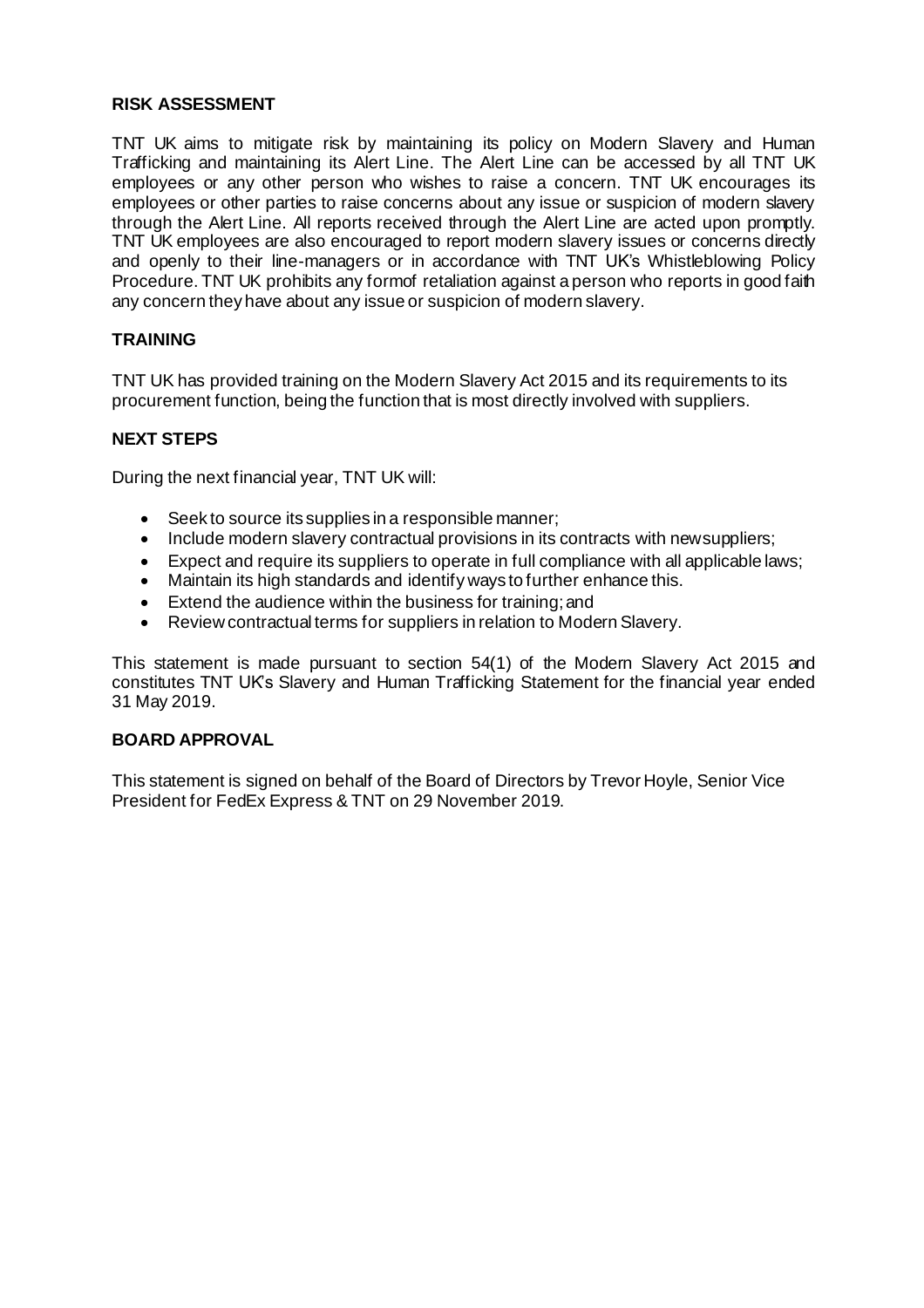

# **TNT EXPRESS ICS LIMITED**

#### **MODERN SLAVERY ACT 2015 COMPLIANCE STATEMENT FOR 2019**

This is the third annual Modern Slavery Statement to be published by TNT Express ICS Limited ("TNT ICS"), for financial year ended 31st May 2019.

[See here for TNT ICS's 2018 statement.](https://www.tnt.com/dam/tnt_express_media/tnt-local-pages/en_gb/modern%20slavery%20act%202015%20compliance%20statement%20for%202018.pdf)

[See here for TNT ICS's 2017 statement.](https://www.tnt.com/dam/tnt_express_media/tnt-local-pages/en_gb/modern%20slavery%20act%202015%20compliance%20statement%20for%202017.pdf)

TNT ICS recognises that it has a responsibility to be alert to the risks of slavery, servitude, forced and compulsory labour andhuman trafficking("modern slavery").TNT ICS is committed to acting ethically and with integrity in all its business dealings and relationships and to implementing and enforcing effective systems and controls to ensure modern slavery is not taking place anywhere in its own business or in any of its supply chains.

This statement outlines the steps TNT ICS has taken to minimise the risk of modern slavery in its business and its supply chains in the last financial year and sets out TNT ICS's future plans.

#### **ABOUT TNT ICS AND ITS SUPPLY CHAINS**

In May 2016, the TNT Group was acquired by FedEx Corporation ("FedEx"). FedEx has its head office in the United States. TNT ICS is therefore part of the FedEx Group of companies.

TNT ICS provides back office IT requirements to the FedEx Group on a global basis. FedEx Group provides parcel and freight delivery services on a national and international basis through its established pick-up and delivery network.

For more information on TNT ICS and its supply chains, see our 2017 statement.

### **RELEVANT POLICIES**

TNT ICS acts in accordance with FedEx's Code of Business Conduct and Ethics. This Code sets out the expectations required of TNT ICS to ensure compliance with the law wherever it operates and to maintain high standards of business and personal ethics.

Doing business in an ethical and responsible manner is already enshrined within the set of policies and procedures which govern TNT ICS. These policies and procedures help to ensure that Slavery and Human Trafficking do not occur within its business or its supply chains. For more detail on the relevant TNT ICS policies, see our 2017 statement.

TNT ICS is continuing to maintain its strong culture of ethics and integrity that supports and encourages compliance with these internal policies.

### **DUE DILIGENCE PROCESSES IN RELATION TO MODERN SLAVERY**

TNT ICS is committed to ensuring there is transparency in its business and in its approach to tackling modern slavery throughout its supply chains. TNT ICS fully expects the same high standards fromits suppliers. TNT ICS will continue to build upon the robust compliance culture that it has in place by continuing to monitor high risk suppliers, and determining whether any of them may warrant further investigation and/or action. TNT ICS will continue to assess its supplier base in order to establish any changes in status from"lowrisk" to "high risk".